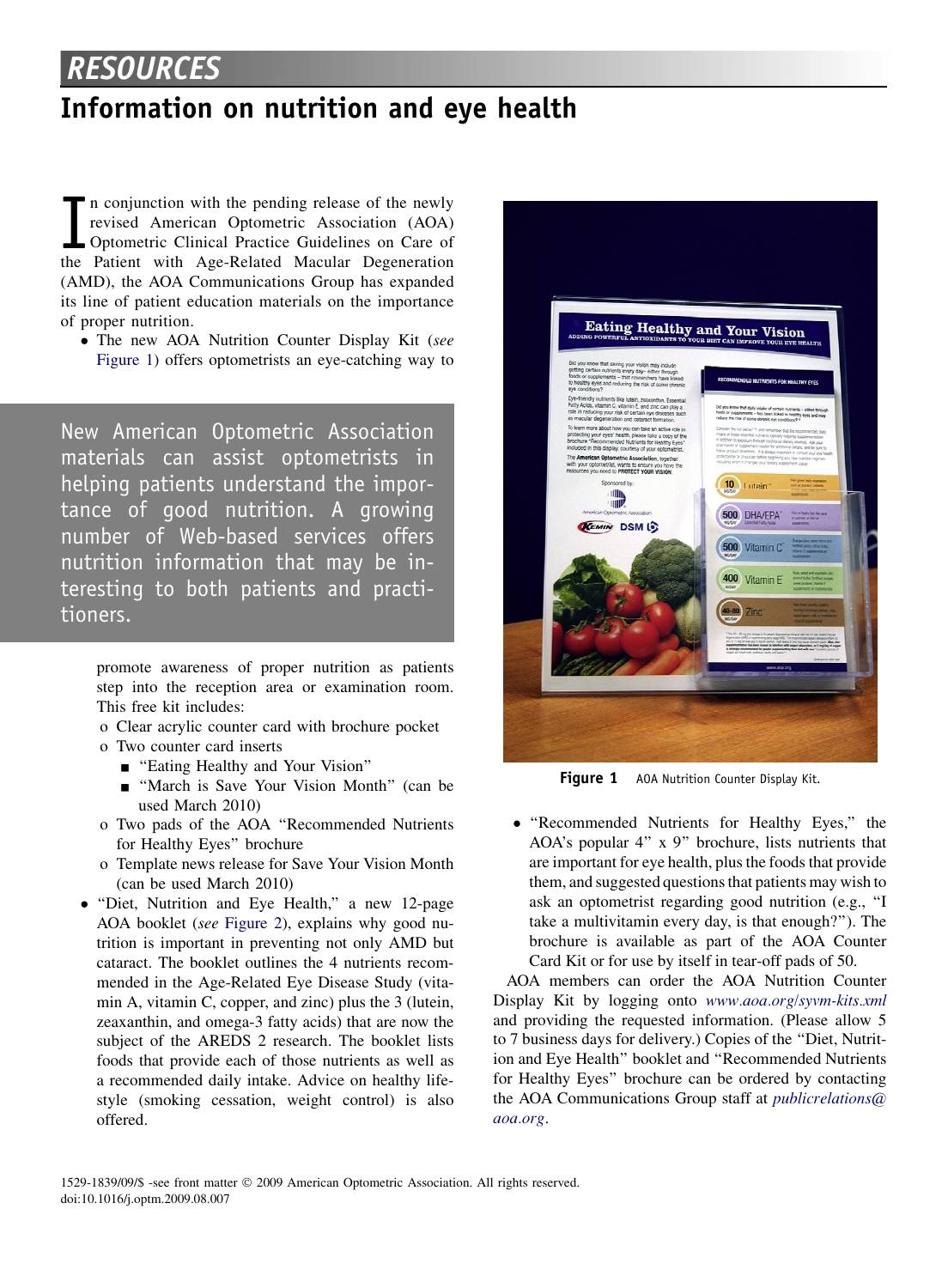<span id="page-1-0"></span>

Figure 2 "Diet, Nutrition and Eye Health" booklet.

Nutraceutical manufacturers also offer a variety of education materials. ''Lutein: Facts About Nature's Nutrient for Healthy Eyes'' (see Figure 3), a free brochure from Kemin Health, L.C., explains what lutein is, how it works in the body, the foods that naturally contain lutein, and the lifestyle factors that can influence good eye health. The brochure features a removable list of nutritional supplements containing lutein. It is available in English or Spanish and comes in packages of 50. To view the brochure online or to order free brochures for a practice, visit [www.luteined.org/aoa](http://www.luteined.org/aoa) or e-mail [floraglo@kemin.com](mailto:floraglo@kemin.com).

## Web-based resources

Optometrists and their patients can obtain additional information on eye health and nutrition through the following sources.

The AOA Web site Nutrition page offers an overview of the importance of antioxidants in preventing age-related eye disease, special sections on the importance of nutrition in preventing age-related macular degeneration and cataracts, recipes incorporating eye-friendly nutrients, as well as a review of emerging research on lutein and zeaxanthin ([www.aoa.org/x4732.xml](http://www.aoa.org/x4732.xml)).



Figure 3 "Lutein: Facts About Nature's Nutrient for Healthy Eyes" brochure.

The AOA Ocular Nutrition Library is an exclusive, new resource designed to help AOA members stay abreast of the ever-expanding field of ocular nutrition research [\(www.aoa.org/x11877.xml](http://www.aoa.org/x11877.xml)). Research packets can be obtained by e-mailing requests to *[floraglo@kemin.com](mailto:floraglo@kemin.com)*.

The Lutein Information Bureau provides Web-based, user-friendly information on antioxidants for a variety of audiences (from curious members of the general public to